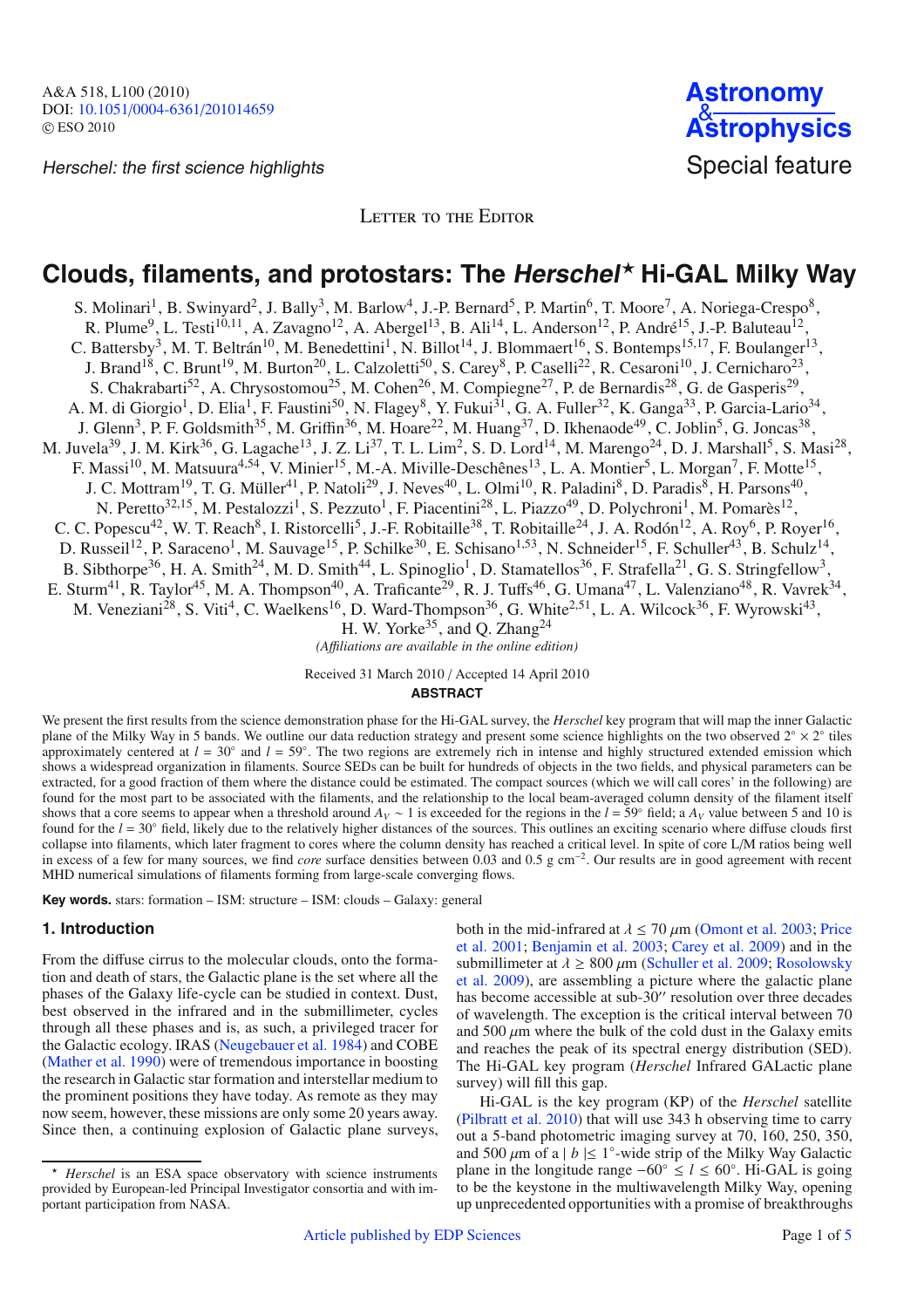<span id="page-1-0"></span>

**[Fig. 1.](http://dexter.edpsciences.org/applet.php?DOI=10.1051/0004-6361/201014659&pdf_id=1)** Three-color image (*blue* 70  $\mu$ m, *green* 160  $\mu$ m, *red* 350  $\mu$ m) of the  $2° \times 2°$  field around  $l = 30°$ .

in several fields of Galactic astronomy. A full description of the survey and its science goals are given elsewhere [\(Molinari et al.](#page-3-9) [2010b](#page-3-9)). This contribution presents the first Hi-GAL data obtained in the *Herschel* science demonstration phase (SDP) and describes a few of the main early results that will be detailed in other contributions in this volume.

## **2. Observations and data reduction**

The *Herschel* [PACS](#page-3-11) [\(Poglitsch et al. 2010](#page-3-10)[\)](#page-3-11) [and](#page-3-11) [SPIRE](#page-3-11) [\(](#page-3-11)Griffin et al.  $2010$ ) imaging cameras were used in parallel mode at  $60''/s$ satellite scanning speed to obtain simultaneous 5-band coverage of two 2<sup>°</sup> × 2<sup>°</sup> fields approximately centered at  $[l, b] = [30^\circ, 0^\circ]$ and [59◦, 0◦]. The detailed description of the observation settings and scanning strategy adopted is given in [Molinari et al.](#page-3-9) [\(2010b\)](#page-3-9). Data reduction from archival data to Level 1 stage was carried out using the *Herschel* interactive processing environ-ment (HIPE, [Ott 2010\)](#page-3-12) using, however, custom reduction scripts that considerably departed from standard processing for PACS [\(Poglitsch et al. 2010](#page-3-10)[\) and, to a lesser extent, for SPIRE \(](#page-3-11)Griffin et al. [2010](#page-3-11)). Level 1 time ordered data (TODs) were exported from HIPE into FITS files. Further processing including the map generation was carried out using dedicated IDL and FORTRAN codes. Saturation conditions were reached for all detectors only in SPIRE 250  $\mu$ m and 350  $\mu$ m images in correspondence with the 3 brightest peaks in the  $l = 30°$  field. The prescribed flux correction factors for PACS [\(Poglitsch et al. 2010\)](#page-3-10) and SPIRE [\(Swinyard et al. 2010\)](#page-3-13) were applied to the maps since their photometric calibration was carried out using the default calibration tree in HIPE. A detailed description of the entire data processing chain, including the presentation of the maps obtained in the five bands for the two observed fields, can be found in Traficante et al. (in prep.). In the present letter we present in Figs. [1](#page-1-0) and [2](#page-1-1) the three-color images obtained using the 70, 160, and 350  $\mu$ m data ( $l = 30°$  and  $l = 59°$ , respectively).

These amazing maps convey the immediate impression of extended filamentary structures dominating the emission on all spatial scales. Measurements of the standard deviation of the signal at all wavelengths in the lowest brightness regions of the  $l = 59°$  field yield average values a factor two higher than the sensitivity predictions for point source sensitivity from the HSpot time estimator for all bands except at 70  $\mu$ m where the predicted limit is effectively reached, confirming that the noise in our maps is dominated by the cirrus confusion at all wavelengths. A more detailed quantitative analysis is presented by [Martin et al.](#page-3-14) [\(2010](#page-3-14)).

<span id="page-1-1"></span>

**[Fig. 2.](http://dexter.edpsciences.org/applet.php?DOI=10.1051/0004-6361/201014659&pdf_id=2)** Three-color image (*blue* 70 μm, *green* 160 μm, *red* 350 μm) of the field around  $l = 59°$ .

#### **3. Results and science highlights**

### 3.1. From IRDCs to mini-starburst and their impact on the ISM

*Herschel*'s ability to observe such large areas with unprecedented wavelength coverage and extraordinary signal dynamical range allows us to image simultaneously progenitors clouds for massive protoclusters to entire clusters of young stellar objects (YSOs) in acitve star forming regions, while also measuring the effect of their strong stellar winds and powerful outflows on the surrounding medium.

Infrared dark clouds (IRDCs) have received considerable attention in recent years (e.g. [Rathborne et al. 2006](#page-3-15)[; and](#page-3-16) Peretto & Fuller [2009](#page-3-16)) as potential sites for precursors of cluster forming sites. Found in silhouette against the bright mid-IR background, they shine in emission with *Herschel*. [Peretto et al.](#page-3-17) [\(2010](#page-3-17)) shows how temperature effectively decreases from ambient values (20−30 K) down to  $T = 8-15$  K toward the densest ( $\sim$ 10<sup>23</sup> cm<sup>-2</sup>) peaks of these objects, resolving further temperature substructures that can be proxies for subsequent fragmentation.

At the other end of the massive star formation timeline, we find W43, visible in the left portion of Fig. [1,](#page-1-0) as an outstanding case of Galactic mini-starburst. Detailed SED construction and luminosity estimates allow us to assess the very early evolutionary stage of the most luminous and massive YSOs in the region. It is remarkable how the same images show a prominent ridge extending southward which encompasses a 70 pc-wide large cavity excavated by the W43 cluster and which possibly triggers further star formation [\(Bally et al. 2010\)](#page-3-18). Triggered star formation in less extreme environments can also be studied in statistically significant fashion modeling the SED of the sources found in correspondence of the multitude of HII-driven bubblelike structures found in the images, as shown for the bubble N49 by [Zavagno et al.](#page-3-19) [\(2010\)](#page-3-19).

Feedbacks from massive star formation, together with the intricate relationship between the interstellar radiation field and molecular clouds, are at the origin of the observed complexity of the ISM emission structure, where temperature ranges from ∼10 K of pre-stellar cores to the ∼40−50 K of the photodissociation regions [\(Bernard et al. 2010\)](#page-3-20).

#### <span id="page-1-2"></span>3.2. Census of compact sources

The extraction of compact sources is quite a challenging task in these fields, which we faced using a novel approach based on the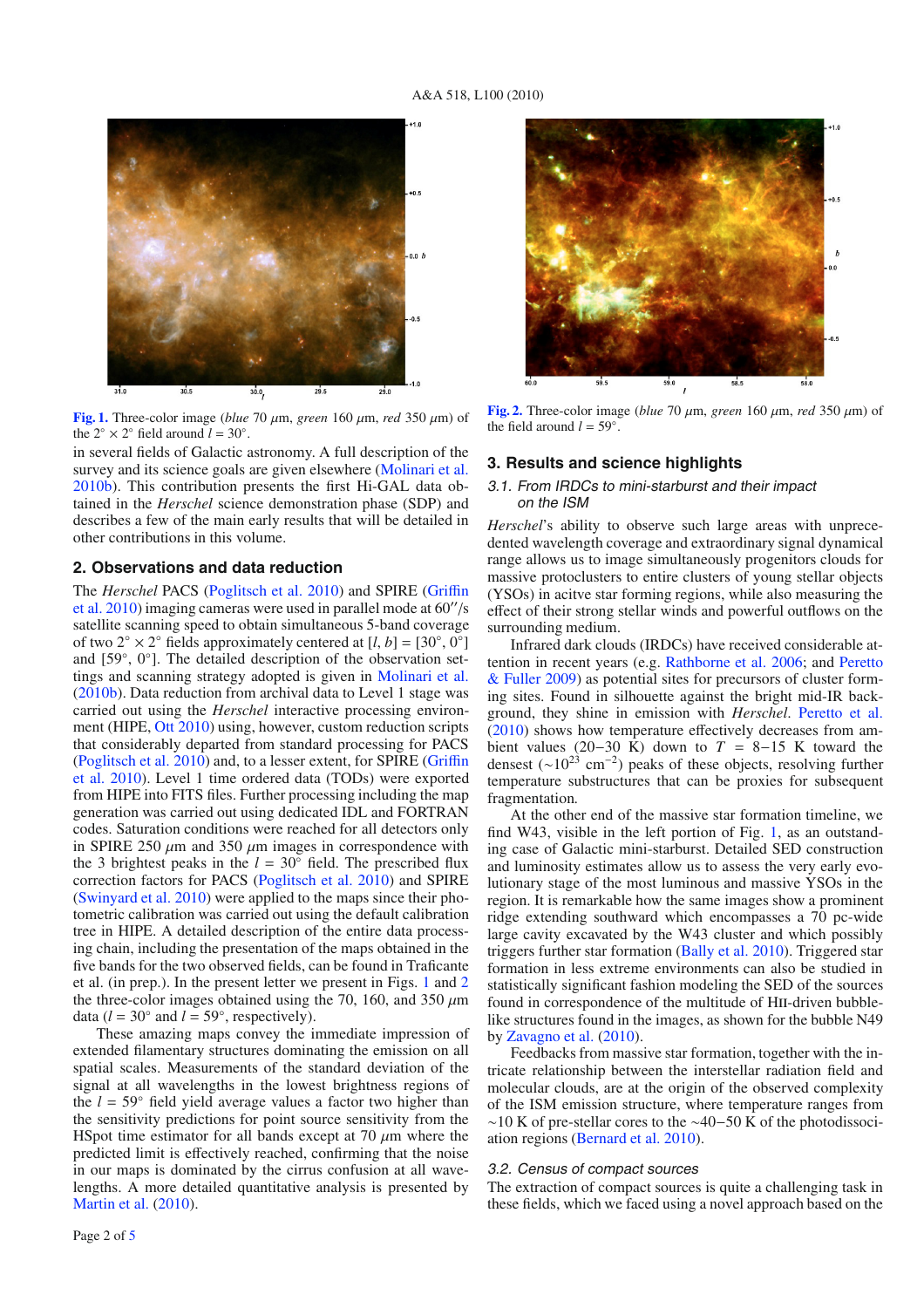study of the multidirectional second derivatives in the image to aid in source detection and size estimate, and subsequent constrained multi-Gaussian fitting. This approach greatly increases the dynamical range between compact sources and diffuse emission, irrespective of the local absolute value of the emission. The method is fully described elsewhere [\(Molinari et al. 2010a\)](#page-3-21) and has been applied for this first attempt to generate source catalogs. As the thresholding for source detection is done on the *curvature* image [\(Molinari et al. 2010a](#page-3-21)), the S/N of the detected sources is determined a posteriori measuring the ratio of the source peak flux over the rms of the residuals after the Gaussian fit. Source catalogs were generated for the two fields and for the 5 bands and are made available in tabular form in the online version of the paper. Catalogs completeness was estimated with artificial source injection experiments, and the peak flux levels for 80% completeness for the 70, 160, 250,  $\overline{350}$  and 500  $\mu$ m photometry are [0.5, 4.1, 4.1, 3.2, 2.5] Jy/beam for the *l* = 30◦ field, and [0.06, 0.9, 0.7, 0.7, 0.8] Jy/beam for the *l* = 59◦ field. The difference is entirely compatible with the very different intensity regimes of the underlying diffuse emission in the two fields.

Estimating the source's physical properties requires that detection in the various band catalogs are merged in coherent SEDs, a process that can only be done coarsely in this early stage, but which is nonetheless useful for isolating 528 sources in the  $l = 30°$  field and 444 sources in the  $l = 59°$  field (see [Elia et al. 2010](#page-3-22)). The two observed fields encompass emission from regions at very different distances. In a considerable effort, which involved a critical re-evaluation of available data and evidence, and the collection of additional data for hundreds of previously unknown objects, Russeil et al. (in prep.) provide recommended distances for a fraction of the detected sources (312 out of 528, and 91 out of 444 sources for the two fields, respectively) for which the derivation of masses and luminosities is possible. Adopting standard prescriptions for Class 0 classification ( $L_{\lambda \geq 350 \mu m}/L_{\text{bol}} \geq 0.005$ , [André et al. 2000\)](#page-3-23) results in almost the totality of sources being Class 0 (90 out of 91 sources in  $l =$ 59◦ and 306 out of 312 in *l* = 30◦, see [Elia et al. 2010](#page-3-22)).

#### 3.3. Filamentary star formation

The most extraordinary feature exhibited by the *Herschel* maps is the *ubiquitous* pattern of filaments in the ISM structure. This is more apparent when we enhance the contrast of the filaments using the same method (see Sect. [3.2\)](#page-1-2) as used for the source detec-tion [\(Molinari et al. 2010a\)](#page-3-21). Here we start from the  $\partial^2$  derivatives carried out in four directions (*x*, y, and the two diagonals), as for the standard detection method, and then create another image F of the same size so that the maximum curvature is selected for each pixel:  $F_{ij} = \max[\partial^2 x_{ij}, \partial^2 y_{ij}, \partial^2 D_{1ij}, \partial^2 D_{2ij}]$ . In this way we are following the direction of maximum curvature pixel-bypixel for all compact features in the image. We show in Fig. [3](#page-2-0) the result of this processing on the  $l = 59^\circ$  field at 250  $\mu$ m.

The maps clearly show an interconnected maze of filaments at different levels of brightness (e.g. different levels of emission intensity and curvature), and the striking aspect is that the compact sources detected at  $250 \mu m$  are distributed for the most part along the brightest filaments. Interestingly, a similar scenario was also reported for Taurus by [Goldsmith et al.](#page-3-24) [\(2008\)](#page-3-24) where the physical conditions and spatial scales involved are radically different. Since the source integrated fluxes are estimated by fitting Gaussians on top of planar plateaus, the values of the local background at every wavelength are a byproduct of our source extraction and, after applying the absolute correction factors as recommended by [Bernard et al.](#page-3-20) [\(2010\)](#page-3-20) and subtracting the foreground contribution estimated using

<span id="page-2-0"></span>

**[Fig. 3.](http://dexter.edpsciences.org/applet.php?DOI=10.1051/0004-6361/201014659&pdf_id=3)** Multidirectional second-derivative image (see text) of the  $l = 59°$ field at  $250 \mu$ m. The blue circles represent the compact sources detected at 250  $\mu$ m. The filamentary structure of the ISM appears at various levels of intensity, i.e. curvature, and it is striking how the detected compact objects are for the most part distributed only along the brightest filaments.

[Bohlin](#page-3-25) [\(1975](#page-3-25)), can be used to estimate the local beam-averaged column density in the hosting filaments. The relationship between the mass of the detected cores (when the SED is reliable and the distance is known, see previous paragraph) and the local beam-averaged  $H_2$  filament column density is reported in Fig. [4.](#page-3-26) The points for the  $l = 59°$  field mostly lie in the range of column densities (10<sup>21</sup> cm<sup>-2</sup> ≤  $N(H_2)$  ≤ 10<sup>22</sup> cm<sup>-2</sup>) that corresponds to 1 mag  $\leq A_V \leq 10$  mag, values that are entirely reasonable for the transition regime between diffuse ISM and dense molecular clouds [\(Cambresy 1999;](#page-3-27) [Snow & McCall 2006](#page-3-28)). Higher values of  $N(H_2)$  are found for the points for the  $l = 30^\circ$  field, most likely due to the larger relative distances of the sources in this latter field. The core masses are spread between 1 and  $10^4$   $M_{\odot}$ , with no indication of a correlation between the two quantities. The strong impression, however, is that of a threshold at  $A_V \sim 1$  mag for the *l* = 59◦ field above which dense cores are found, a threshold that is evidently exceeded only in bright filaments (Fig. [3\)](#page-2-0). More in particular, the  $A_V \sim 1$  mag threshold corresponds to  $\sim$ 17 *M*<sub>o</sub> pc<sup>−2</sup> in molecular hydrogen, which is suprisingly close to the  $10 M_{\odot}$  pc<sup>-2</sup> value that [Krumholz et al.](#page-3-29) [\(2009\)](#page-3-29) find critical for the dust content in HI clouds to efficiently shield the cloud interior from external FUV field and allow effective  $H_2$  formation. It is tempting to relate the appearance of clumps to an extinction regime where the  $\text{H}_{1}/\text{H}_{2}$  boundary shields the cloud interiors from interstellar FUV field, causing the photoelectric heating efficiency to drop considerably and causing in turn a drop in dust and gas temperature [\(Tielens & Hollenbach 1985](#page-3-30)). This threshold value seems to be of the order of  $A_V \sim 5 \div 10$  for the  $l = 30^\circ$ field most likely due to the relatively larger distances of sources in this field (Russeil et al., in prep.).

The ubiquitousness of dense filaments in the ISM, the high degree of association between bright filaments and cores, and the suggestion of a column density threshold for the appearance of dense cores, all appear to coherently support a formation scenario that starts with the condensation of diffuse clouds into long filaments. As the column density increases, a threshold is exceeded and denser star-forming (or potentially star forming) condensations start to appear. A preliminary association with *Spitzer* 24  $\mu$ m counterparts [\(Elia et al. 2010](#page-3-22)) suggests that our detected sources may be a mixture of protostellar and pre-stellar objects, although more work will be needed to ascertain the composition of this mixture.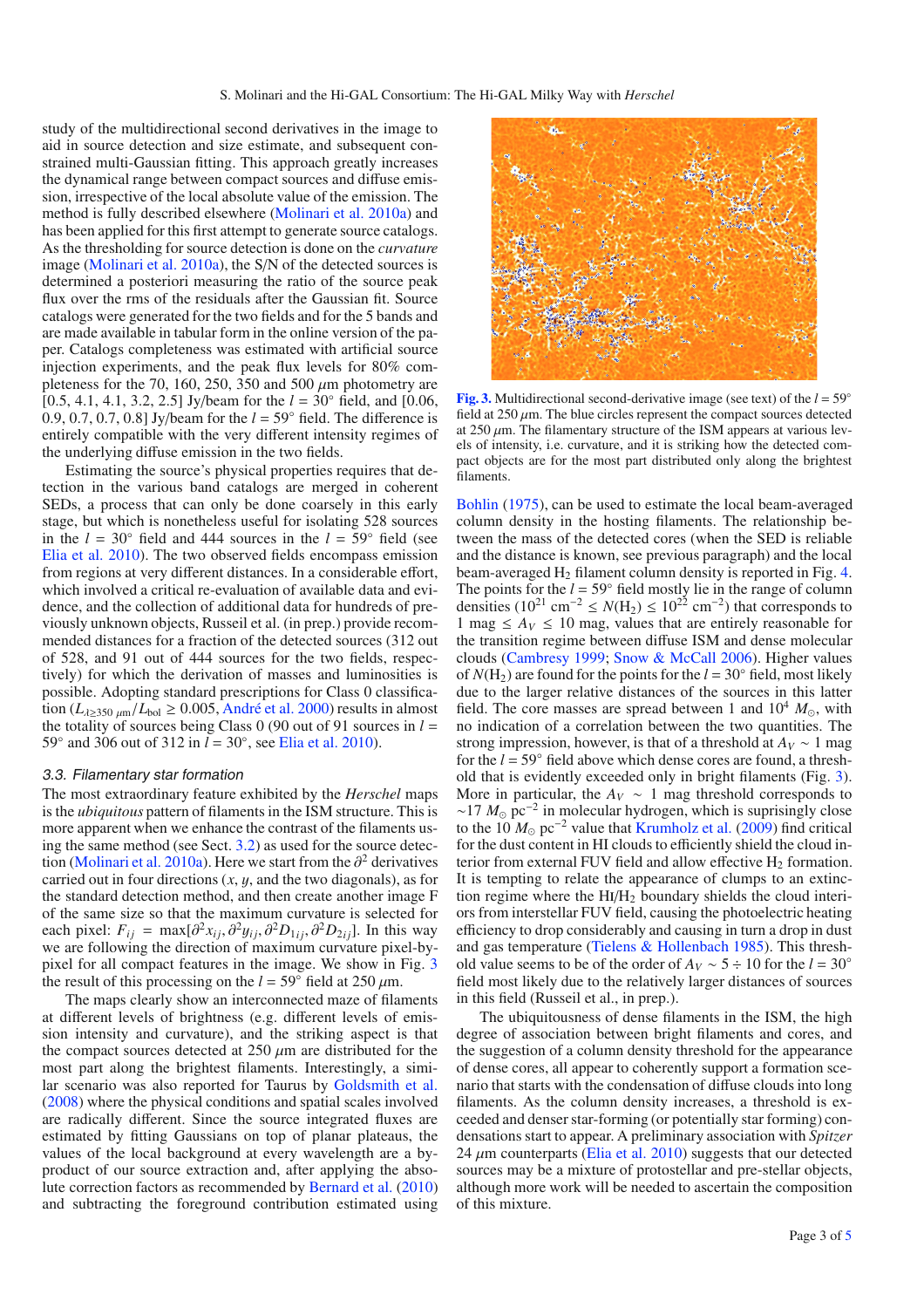<span id="page-3-26"></span>

**[Fig. 4.](http://dexter.edpsciences.org/applet.php?DOI=10.1051/0004-6361/201014659&pdf_id=4)** Mass of detected cores as a function of the hosting filament local column density, for the cores where the distance is known and the mass could be estimated. The red diamonds represent the cores in the  $l = 59°$  region, while the plus signs represent the cores from the  $l =$ 30 $\degree$  region. The top *X*-axis represents the equivalent  $A_V$ .

Since our source extraction also yields a measure of the core sizes, we are in the position to estimate their surface density  $\Sigma$ . These values appear to be on average a factor 3−5 higher than the column densities of the underlying filaments as reported in Fig. [4,](#page-3-26) spanning a range of 0.03 g cm<sup>-2</sup>  $\leq \Sigma \leq 0.5$  g cm<sup>-2</sup>, after changing units, with a mean value of 0.1 g cm<sup>-2</sup>. It is puzzling that the number of cores exceeding L/M ratios of a few (the exact number depending on the core masses), corresponding to the critical surface density threshold of 1 g cm<sup>-2</sup> for the formation of massive stars (Krumholz  $\&$  McKee 2008), is not consistent with very few of the cores actually exceeding that critical threshold (see also [Elia et al. 2010](#page-3-22)). The difference of a factor ∼2 between the dust opacities that we used compared to [Krumholz & McKee](#page-3-31) [\(2008\)](#page-3-31) is not sufficient to reconcile this apparent discrepancy. This result deserves more attention and needs to be confirmed in the future with more detailed and accurate analysis.

Testing of large-scale "dynamical" star formation scenarios (e.g., [Hartmann et al. 2001](#page-3-32)), where filaments are formed in the post-shock regions of large Hi converging flows, is one of the original science goals of Hi-GAL. It is remarkable how the predi[ctions from recent MHD numerical simulations \(](#page-3-33)Banerjee et al. [2009](#page-3-33)) of formation and subsequent fragmentation of filaments, agree with our results. Besides the morphological resemblance of these simulations with the structures we see in our *Herschel* maps (Fig. [3\)](#page-2-0), there is striking agreement of their predictions with the N(H) regime we measured for our core-hosting filaments, as well as with the mass regime of the cores being formed.

Instability and fragmentation of dense filaments has also been investigated in the context of helical magnetic fields enclosing the filaments by Fiege  $\&$  Pudritz [\(2000\)](#page-3-34); interestingly, the models predict the formation of regularly spaced condensations at length scales that depend on the properties of the magnetic field, the velocity dispersion, and density of the filament. The predicted length scale for filament velocity dispersion of 0.5 km s<sup>-1</sup> and density of 10<sup>4</sup> cm<sup>-3</sup> is 2.8 pc, and curiously this is not at all far from the median distance of each source to its

nearest neighbor:  $\sim$ 1.8 pc for the 250  $\mu$ m sources in the *l* = 59° field for the sources' average distance (Russeil et al., in prep.). It is also interesting that the typical fragmentation length scale decreases with increasing filament density, in broad qualitative agreement with a higher spatial density of sources in the brightest filaments. This clearly deserves further investigation to be confirmed as a viable hypothesis.

#### **4. Conclusions**

The first science highlights presented in this paper, as well as in the accompanying papers in this volume and elsewhere, show that owing to its optimal use of unique *Herschel* characteristics of wavelength coverage, spatial resolution and mapping speed, the Hi-GAL survey has the potential to lead to a quantum leap in our understanding of large-scale Galactic star formation from cloud to cluster-forming clump formation and of the evolution of protoclusters and massive protostars.

*The outstanding feature emerging from these first images is the impressive and ubiquitous ISM filamentary nature. Dense cores seem to appear when a certain beam-averaged column density threshold is exceeded in close spatial association with these filaments.*

*Acknowledgements.* Data processing and map production has been possible thanks to generous support from the Italian Space Agency via contract I/038/080/0. We are indebted to Nicola Giordano for the production of the trichromatic overlay images. Data presented in this paper were also analyzed using The *Herschel* interactive processing environment (HIPE), a joint development by the *Herschel* Science Ground Segment Consortium, consisting of ESA, the NASA *Herschel* Science Center, and the HIFI, PACS, and SPIRE consortia.

#### **References**

- <span id="page-3-23"></span>André, P., Ward-Thompson, D., & Barsony, M. 2000, in Protostars and Planets IV, ed. S. S. Russell, V. Mannings, & A. P. Boss, 59
- <span id="page-3-33"></span><span id="page-3-18"></span>Bally, J., Anderson, L., Battersby, C., et al. 2010, A&A, 518, L90
- Baneriee, R., Vázquez-Semadeni, E., Hennebelle, P., & Klessen, R. S. 2009, MNRAS, 398, 1082
- <span id="page-3-4"></span>Benjamin, R. A., Churchwell, E., Babler, B. L., et al. 2003, PASP, 115, 953
- <span id="page-3-20"></span>Bernard, J. P., Paradis, D., Marshall, D. J., et al. 2010, A&A, 518, L88
- <span id="page-3-25"></span>Bohlin, R. C. 1975, ApJ, 200, 402
- <span id="page-3-27"></span>Cambresy, L. 1999, A&A, 345, 965
- Carey, S. J., Noriega-Crespo, A., Mizuno, D. R., et al. 2009, PASP, 121, 76
- <span id="page-3-22"></span><span id="page-3-5"></span>Elia, D., Molinari, S., Schisano, E., et al. 2010, A&A, 518, L97
- <span id="page-3-34"></span>Fiege, J. D., & Pudritz, R. E. 2000, MNRAS, 311, 105
- <span id="page-3-24"></span>Goldsmith, P., Heyer, M., Narayanan, G., et al. 2008, ApJ, 680, 428
- Griffin, M. J., Abergel, A., Abreu, A., et al. 2010, A&A, 518, L3
- Hartmann, L., Ballesteros-Paredes, J., & Bergin, E. A. 2001, ApJ, 562, 852
- <span id="page-3-32"></span><span id="page-3-31"></span><span id="page-3-29"></span><span id="page-3-14"></span><span id="page-3-11"></span>Krumholz, M., & McKee, C. F. 2008, Nature, 451, 1082
- Krumholz, M. R., McKee, C. F., & Tumlinson, J. 2009, ApJ, 693, 216
- Martin, P. G., et al., G., et al., G., et al. 2010, A&A, 518, L105
- <span id="page-3-1"></span>Mather, J. C., Hauser, M. G., Bennett, C. L., et al. 1990, in Observatories in Earth Orbit and Beyond: Proceedings of the 123rd., ed. Y. Kondo (Dordrecht, Boston: Kluwer Academic Publishers) IAU Colloq., 9
- <span id="page-3-21"></span>Molinari, S., Faustini, F., Schisano, E., Pestalozzi, M., & Di Giorgio, A. 2010a, A&A, submitted
- <span id="page-3-9"></span>Molinari, S., Swinyard, B., Bally, J., et al. 2010b, PASP, 122, 314
- Neugebauer, G., Soifer, B. T., Beichman, C. A., et al. 1984, Science, 224, 14

Omont, A., Gilmore, G. F., Alard, C., et al. 2003, A&A, 403, 975

- Ott, S. 2010, in Astronomical Data Analysis Software and System XIX, ed. M. O. Y. Mizumoto, K.-I. Morita, ASP Conf. Ser., in press
- Peretto, N., & Fuller, G. A. 2009, A&A, 505, 405
- Peretto, N., Fuller, G. A., Plume, R., et al. 2010, A&A, 518, L98
- Poglitsch, A., et al., 2010, A&A, 518, L2
- Price, S. D., Egan, M. P., Carey, S. J., et al. 2001, AJ, 121, 2819
- Rathborne, J. M., Jackson, J. M., & Simon, R. 2006, ApJ, 641, 389
- Rosolowsky, E., Dunham, M. K., et al. 2009, ApJS, 188, 123
- Schuller, F., Menten, K. M., Contreras, Y., et al. 2009, A&A, 504, 415
- <span id="page-3-28"></span>Snow, T. P., & McCall, B. J. 2006, ARA&A, 44, 367
- <span id="page-3-13"></span>Swinyard, B. M., et al. 2010, A&A, 518, L4
- Tielens, A. G. G. M., & Hollenbach, D. 1985, ApJ, 291, 722

<span id="page-3-30"></span><span id="page-3-19"></span>Zavagno, A., Anderson, L., Russeil, D., et al. 2010, A&A, 518, L101

Page 4 of [5](#page-4-0) **Page 5** is available in the electronic edition of the journal at http://www.aanda.org

<span id="page-3-17"></span><span id="page-3-16"></span><span id="page-3-15"></span><span id="page-3-12"></span><span id="page-3-10"></span><span id="page-3-8"></span><span id="page-3-7"></span><span id="page-3-6"></span><span id="page-3-3"></span><span id="page-3-2"></span><span id="page-3-0"></span>Pilbratt, G. L., et al. 2010, A&A, 518, L1